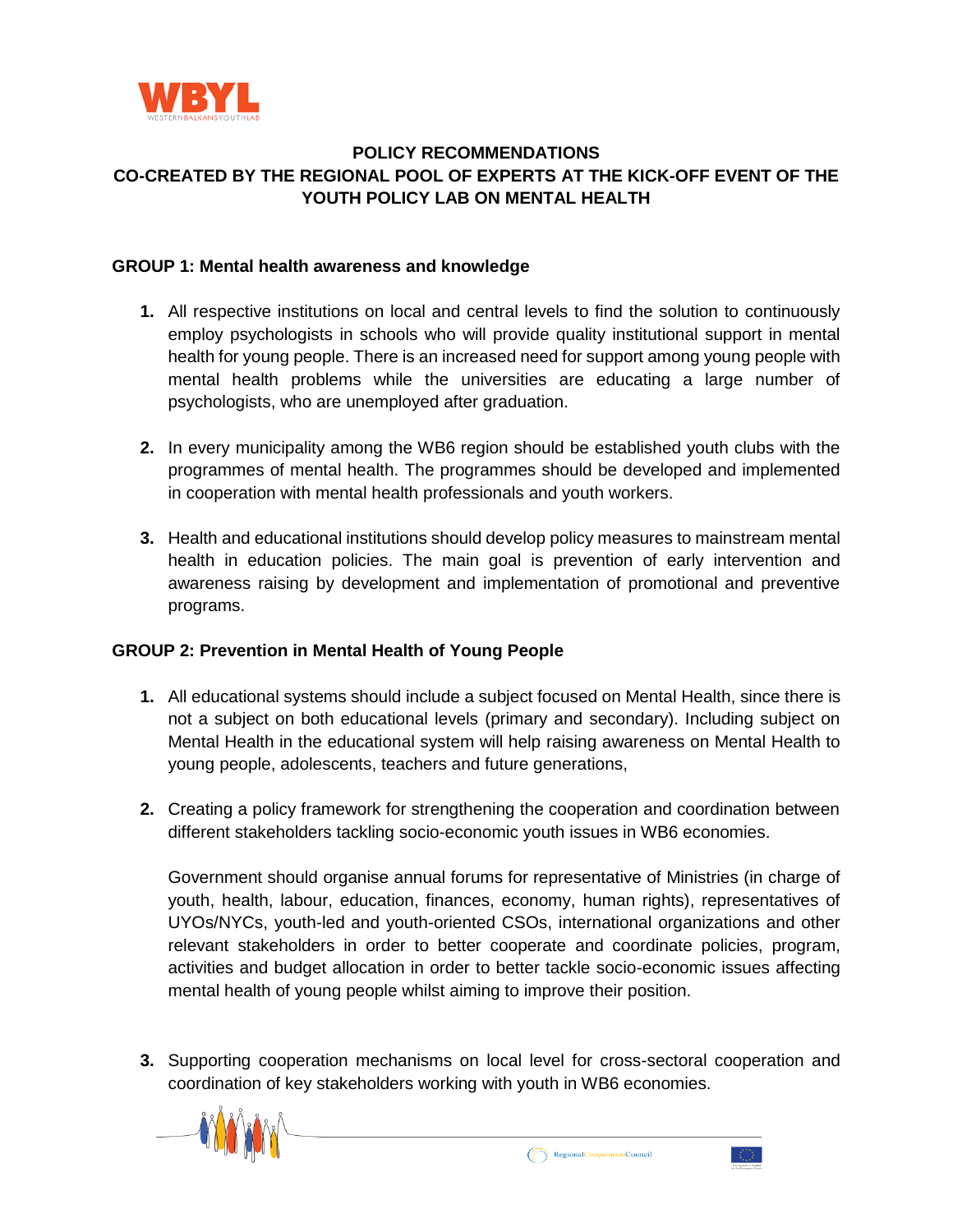

Governments should create a supportive mechanism for local actors (schools, public health institutions and CSOs working with youth) to work more efficiently and collaborate on creating a supportive environment for youth development, therefore contributing to overall mental health prevention for young people.

**4.** Create more accessible safe spaces for youth in formal education systems in the WB6 economies.

The ministries in charge and CSOs should create non-formal methodologies of working with youth on mental health issues and incorporate them as extracurricular activities in formal education systems. In this way they will be easily accessible by youth regardless of their demographic background and the territory on which they live.

**5.** A local government with the Ministry of health, education, youth and culture in WB6 economies should focus on developing psycho-educational programs whose mission should be the prevention of mental health issues from an early age. These programs should be a collaboration based on the promotion of free mental health services and developing more productive group dynamics and overall healthy growth of children and youth.

## **GROUP 3: Support measures for mental health of young people**

- **1.** All respective institutions (Ministry of youth, Ministry of health, social services) through structured dialogue with other stakeholders at all levels (mental health professionals, civil society organisations, business sector, academia, student councils, citizens) should establish the national inter-sectoral coordination body with the aim to plan and implement necessary activities and resources to contribute to the improvement of mental health of young people.
- **2.** All respective institutions and bodies (Ministry of health, Ministry of youth, Social service, civil society organisations, academia) should develop and implement a plan for improvement of the access of mental health services and expand the diversity of mental health support services for young people at all levels (local and national) to fit to their different needs and current trends.
- **3.** All respective institutions and bodies (Ministry of health, Ministry of youth, relevant bodies and mental health professionals) to prioritize and streamline the topic of mental health of young people and ensure enough resources to gather relevant data on youth mental health through implementing an in-depth qualitative research, analysing it thoroughly and providing concrete input for different stakeholders.
- **4.** All respective institutions (Ministry of youth, Ministry of health, social services) in cooperation with other stakeholders at all levels (mental health professionals, civil society